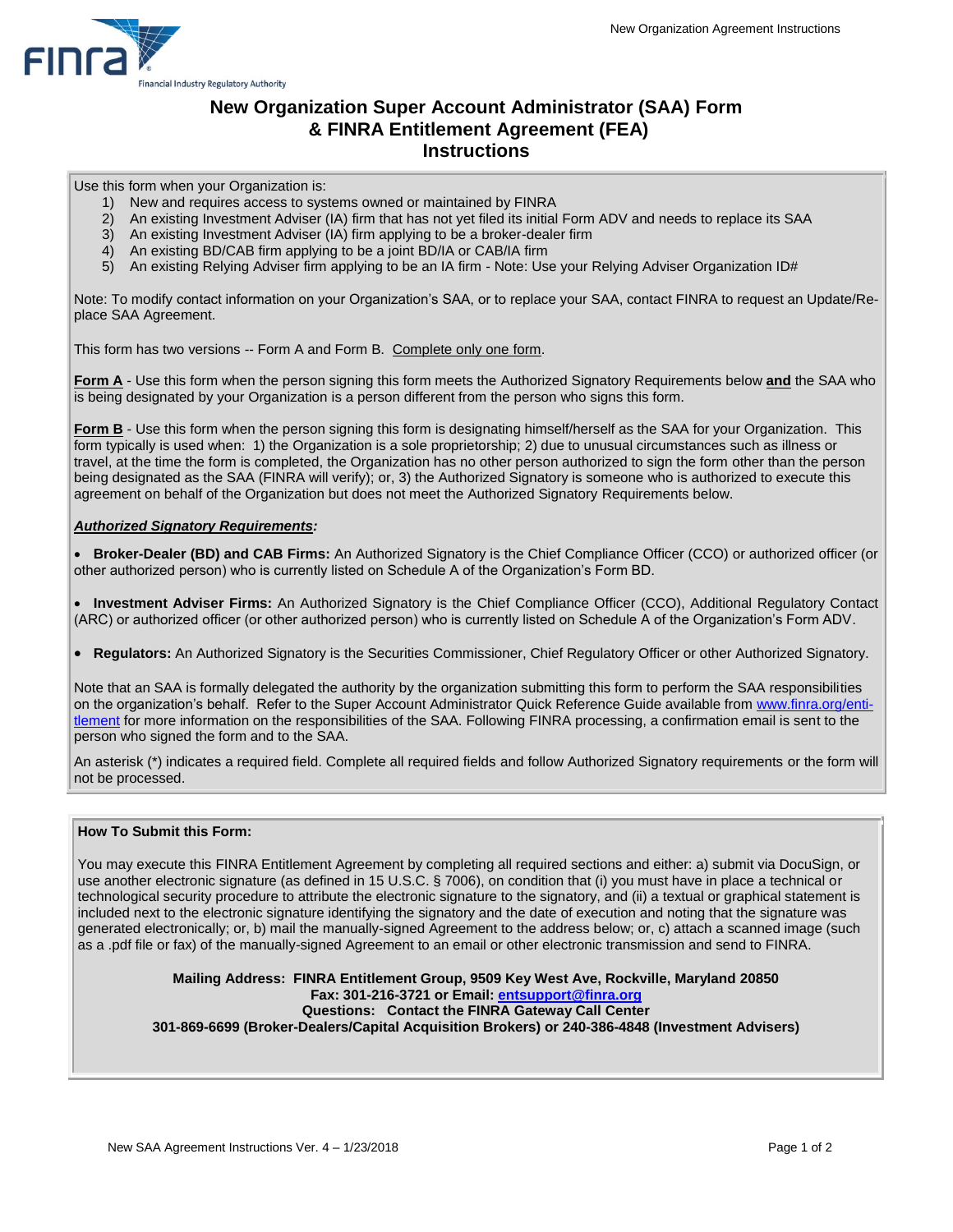

## **New Organization Super Account Administrator (SAA) Form & FINRA Entitlement Agreement (FEA) Instructions (continued)**

This form has two versions, Form A and Form B. To determine which form you need to complete for access to FINRA Systems, please answer the two questions below:

*Question 1: Are you authorized to sign this agreement on behalf of your firm?* 

**O** Yes **O** No

*Question 2: Are you the designated Super Account Administrator (SAA) on this agreement?*

**O** Yes **O** No

Complete **Form A** if you answered:

**Yes** to Question 1 and **No** to Question 2.

Complete **Form B** if you answered:

- **No** to Question 1, OR
- **Yes** to Question 1 and **Yes** to Question 2.

**Complete only one form.**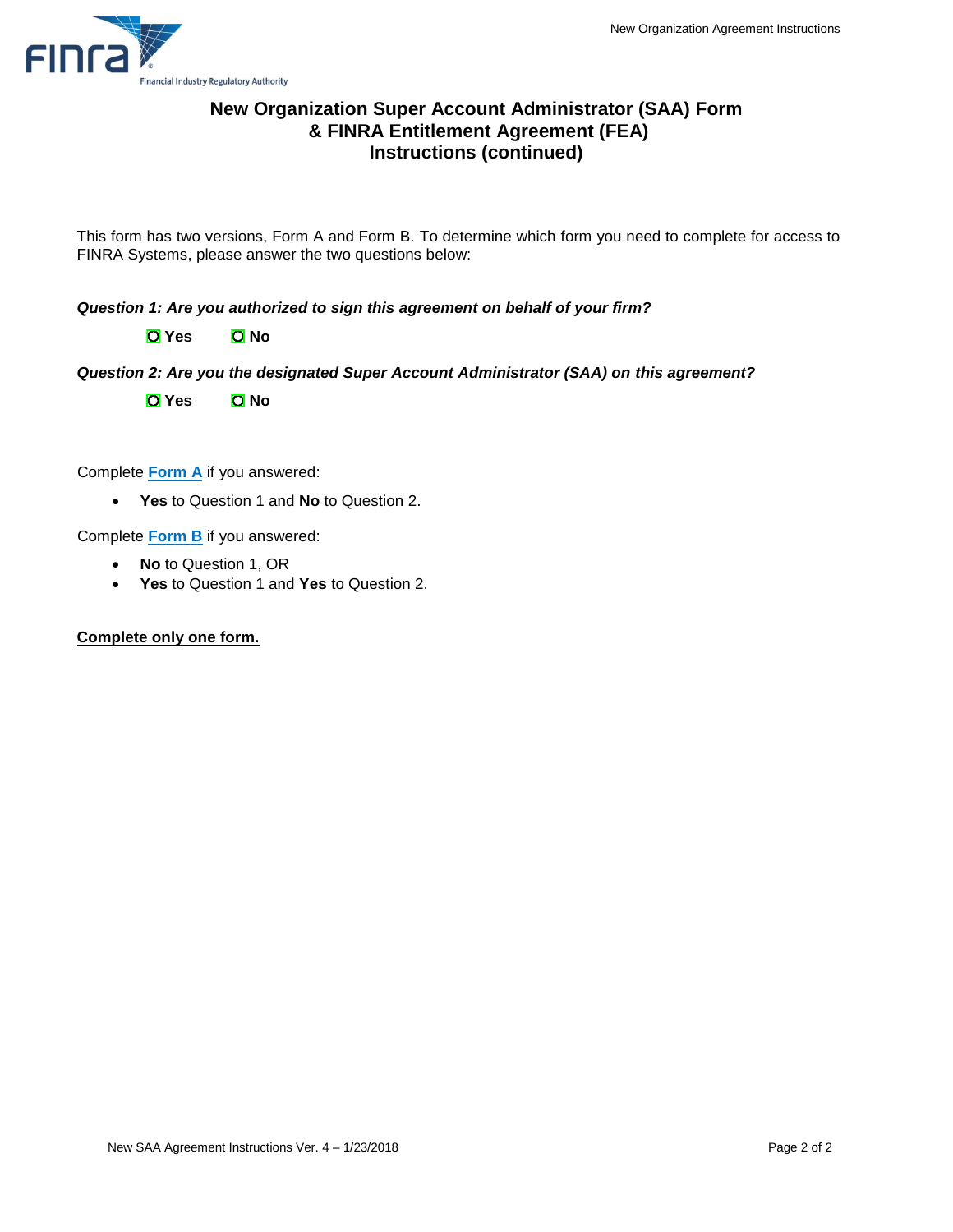

## **Form A New Organization Super Account Administrator (SAA) Form & FINRA Entitlement Agreement (FEA)**

| Section 1 - Organization Information                                                                                                                                                                                                                                                                             |  |  |  |
|------------------------------------------------------------------------------------------------------------------------------------------------------------------------------------------------------------------------------------------------------------------------------------------------------------------|--|--|--|
| Organization ID # (if available):                                                                                                                                                                                                                                                                                |  |  |  |
| Organization Legal Name:*                                                                                                                                                                                                                                                                                        |  |  |  |
| Primary Business Name:*                                                                                                                                                                                                                                                                                          |  |  |  |
| Organization Type*:                                                                                                                                                                                                                                                                                              |  |  |  |
| $\Box$ Broker-Dealer (BD) – Registration with FINRA<br>$\Box$ Broker-Dealer (BD) – Registration with SRO (other<br>than FINRA)                                                                                                                                                                                   |  |  |  |
| $\Box$ Broker Dealer (BD) – Registration with<br>$\Box$ Investment Adviser (IA)<br>FINRA as Capital Acquisition Broker (CAB)                                                                                                                                                                                     |  |  |  |
| □ Joint Broker-Dealer/Investment Adviser<br>$\Box$ Regulator<br>(BD/IA)                                                                                                                                                                                                                                          |  |  |  |
| By selecting Joint BD/IA, you affirm that both firms are truly one legal entity, sharing the same ownership and<br>control.                                                                                                                                                                                      |  |  |  |
| <b>Broker-Dealers:</b><br>$O$ No<br>Will a Service Provider be transmitting OATS data on your firm's behalf?*<br><b>O</b> Yes                                                                                                                                                                                    |  |  |  |
| <b>Principal Office and Place of Business</b>                                                                                                                                                                                                                                                                    |  |  |  |
| Address:*                                                                                                                                                                                                                                                                                                        |  |  |  |
| State/Province:*<br>City:*                                                                                                                                                                                                                                                                                       |  |  |  |
| Country:*<br>Zip/Postal Code:*                                                                                                                                                                                                                                                                                   |  |  |  |
| Phone Number:*                                                                                                                                                                                                                                                                                                   |  |  |  |
|                                                                                                                                                                                                                                                                                                                  |  |  |  |
| <b>Section 2 - SAA Designation</b>                                                                                                                                                                                                                                                                               |  |  |  |
| First Name:*<br>Suffix:<br>Last Name:*<br>MI:                                                                                                                                                                                                                                                                    |  |  |  |
| Email:*                                                                                                                                                                                                                                                                                                          |  |  |  |
| Phone Number:*                                                                                                                                                                                                                                                                                                   |  |  |  |
| Section 3 - Agreement and Signature                                                                                                                                                                                                                                                                              |  |  |  |
| <b>FINRA Entitlement Agreement</b>                                                                                                                                                                                                                                                                               |  |  |  |
| $^*$ (name),<br>$\dot{r}$ (title)<br>hereby<br>acknowledge and agree that I am an individual legally authorized to act for and on behalf of the organization identified<br>in Section 1 of this Agreement ("Organization") and that I am authorized to execute this agreement on behalf of that<br>Organization. |  |  |  |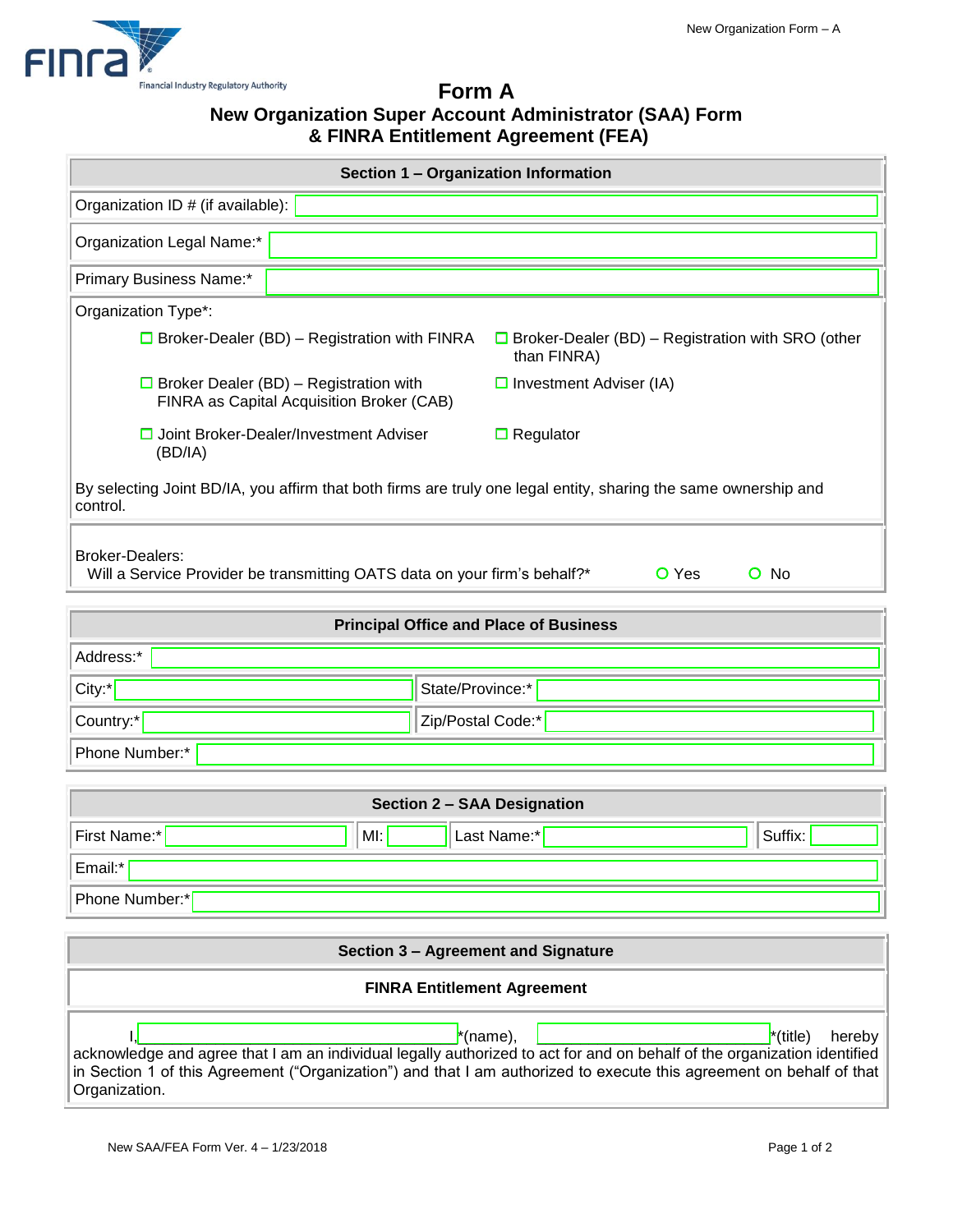I acknowledge and agree that my Organization designated the individual identified in Section 2 to act as a Super Account Administrator ("SAA") for the purposes of accessing certain systems owned or operated by FINRA. I further acknowledge and agree that the designated SAA, on behalf of the Organization, will ensure only authorized employees of the Organization are granted entitlement to view the data within those systems. In the event the SAA terminates employment or otherwise has its authority rescinded by the Organization, a replacement SAA will be promptly appointed. I further acknowledge and agree that the systems that I or my Organization may access may contain personal and/or confidential information pertaining to my Organization or my Organization's employees that must be safeguarded from inadvertent loss or theft. I agree that my Organization will take affirmative steps to ensure the security of such information by actively managing entitlements, encrypting electronic copies of such information, locking up or otherwise securing physical copies of such information and generally ensuring compliance with appropriate state or federal laws pertaining to information security.

I acknowledge and agree that my Organization and the designated SAA for my Organization are solely responsible for obtaining, distributing, revoking and monitoring Account Administrator (AA) and User entitlements granted by my Organization. I further acknowledge and agree that my Organization assumes full responsibility for such entitlements and actions.

All applications, materials and services for which entitlements are hereby granted are governed by the FINRA Entitlement Program Terms of Use and can be found at www.finra.org/entitlement/termsofuse. I hereby acknowledge that I have read and agree to bind my Organization and employees to the FINRA Entitlement Program Terms of Use without exception, alteration or addition thereto. FINRA may revise the FINRA Entitlement Program Terms of Use from time to time in its sole discretion. I assume the obligation and responsibility to periodically review the current FINRA Entitlement Program Terms of Use. Use of the systems accessed by the Organization and the Organization's SAA and AA(s) after modification of the FINRA Entitlement Program Terms of Use constitutes my Organization's renewed agreement to the FINRA Entitlement Program Terms of Use as modified.

If you are duly authorized by the Organization to execute this Agreement, I certify under penalty of perjury under the laws of the United States of America, 18 U.S.C. § 1746, that the foregoing information provided by me on behalf of the Organization is true and correct to the best of my knowledge, information and belief and that I am legally authorized to make the foregoing certification on behalf of the Organization.

| Authorized Signatory's Signature:*                                                                                                                                         |  |
|----------------------------------------------------------------------------------------------------------------------------------------------------------------------------|--|
| Title:*                                                                                                                                                                    |  |
| Print Name:*                                                                                                                                                               |  |
| Email:*                                                                                                                                                                    |  |
| Executed on:*                                                                                                                                                              |  |
| Note: The email address provided by an Organization's Authorized Signatory must match the email address that will<br>be filed in CRD, IARD or on the FINRA Contact System. |  |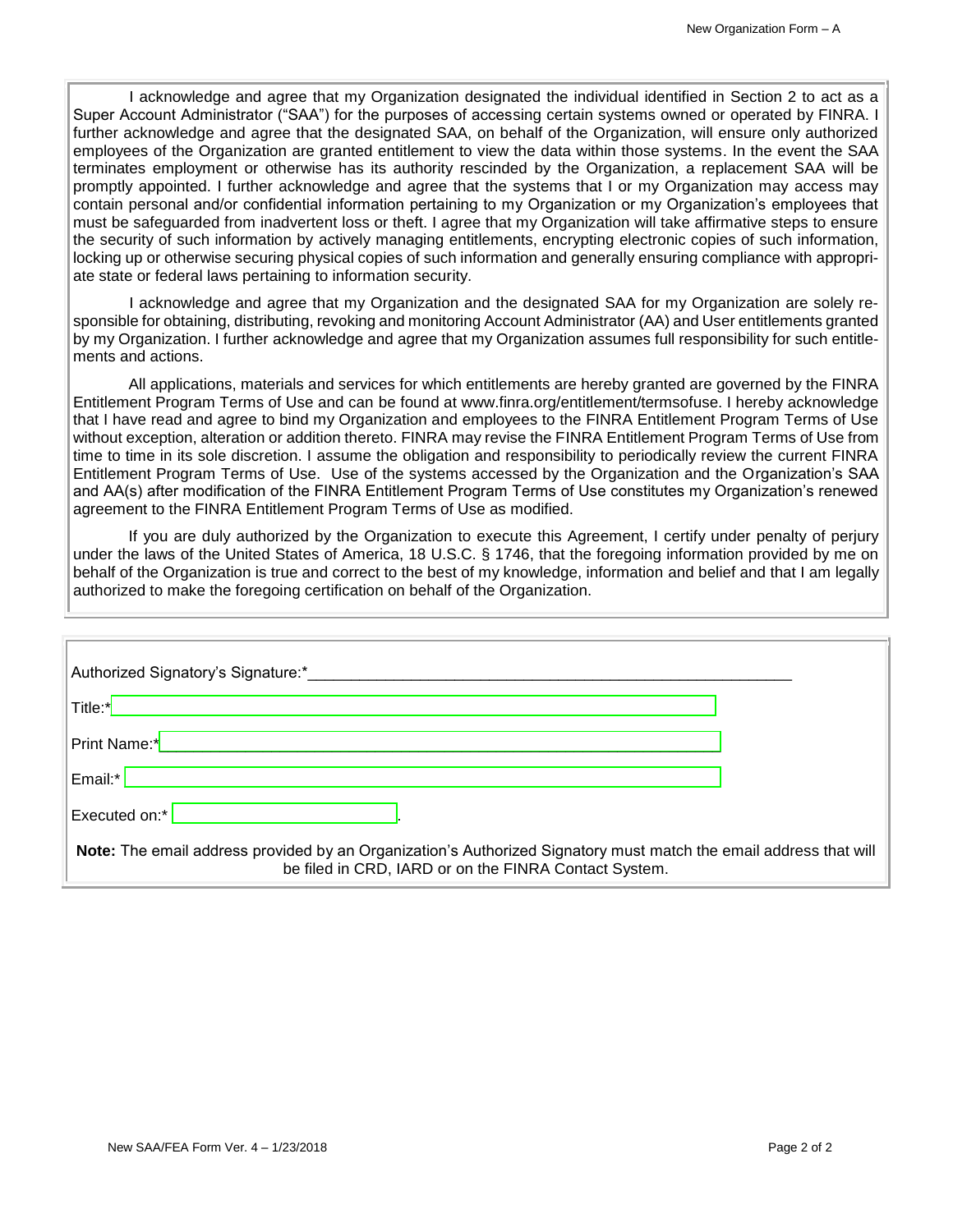

# **Form B New Organization Super Account Administrator (SAA) Form & FINRA Entitlement Agreement (FEA)**

| Section 1 - Organization Information                                                                                                                                                                                                                                                                    |                                                                                            |                                                                         |  |
|---------------------------------------------------------------------------------------------------------------------------------------------------------------------------------------------------------------------------------------------------------------------------------------------------------|--------------------------------------------------------------------------------------------|-------------------------------------------------------------------------|--|
| Organization ID # (if available):                                                                                                                                                                                                                                                                       |                                                                                            |                                                                         |  |
| Organization Legal Name:*                                                                                                                                                                                                                                                                               |                                                                                            |                                                                         |  |
| Primary Business Name:*                                                                                                                                                                                                                                                                                 |                                                                                            |                                                                         |  |
| Organization Type*:                                                                                                                                                                                                                                                                                     |                                                                                            |                                                                         |  |
| <b>FINRA</b>                                                                                                                                                                                                                                                                                            | $\Box$ Broker-Dealer (BD) – Registration with                                              | $\Box$ Broker-Dealer (BD) – Registration with SRO<br>(other than FINRA) |  |
|                                                                                                                                                                                                                                                                                                         | $\Box$ Broker Dealer (BD) – Registration with<br>FINRA as Capital Acquisition Broker (CAB) | $\Box$ Investment Adviser (IA)                                          |  |
| (BD/IA)                                                                                                                                                                                                                                                                                                 | □ Joint Broker-Dealer/Investment Adviser                                                   | $\Box$ Regulator                                                        |  |
| By selecting Joint BD/IA, you affirm that both firms are truly one legal entity, sharing the same ownership and<br>control.                                                                                                                                                                             |                                                                                            |                                                                         |  |
| <b>Broker-Dealers:</b>                                                                                                                                                                                                                                                                                  | Will a Service Provider be transmitting OATS data on your firm's behalf?*                  | <b>O</b> Yes<br>$O$ No                                                  |  |
| <b>Principal Office and Place of Business</b>                                                                                                                                                                                                                                                           |                                                                                            |                                                                         |  |
| Address:*                                                                                                                                                                                                                                                                                               |                                                                                            |                                                                         |  |
| $City:^{\ast}$                                                                                                                                                                                                                                                                                          |                                                                                            | State/Province:*                                                        |  |
| Country:*                                                                                                                                                                                                                                                                                               |                                                                                            | Zip/Postal Code:*                                                       |  |
| Phone Number:*                                                                                                                                                                                                                                                                                          |                                                                                            |                                                                         |  |
| Section 2 - SAA Designation                                                                                                                                                                                                                                                                             |                                                                                            |                                                                         |  |
| First Name:*                                                                                                                                                                                                                                                                                            | MI:                                                                                        | Suffix:<br>Last Name:*                                                  |  |
| Email:*                                                                                                                                                                                                                                                                                                 |                                                                                            |                                                                         |  |
| Phone Number:*                                                                                                                                                                                                                                                                                          |                                                                                            |                                                                         |  |
|                                                                                                                                                                                                                                                                                                         |                                                                                            |                                                                         |  |
| Section 3 - Agreement and Signature                                                                                                                                                                                                                                                                     |                                                                                            |                                                                         |  |
| <b>FINRA Entitlement Agreement</b>                                                                                                                                                                                                                                                                      |                                                                                            |                                                                         |  |
| $^*$ (title)<br>*(name),<br>hereby<br>acknowledge and agree that I am an individual legally authorized to act for and on behalf of the organization identified<br>in Section 1 of this Agreement ("Organization") and that I am authorized to execute this agreement on behalf of that<br>Organization. |                                                                                            |                                                                         |  |
| I acknowledge and agree that my Organization designated the individual identified in Section 2 to act as a<br>Super Account Administrator ("SAA") for the purposes of accessing certain systems owned or operated by FINRA. I                                                                           |                                                                                            |                                                                         |  |